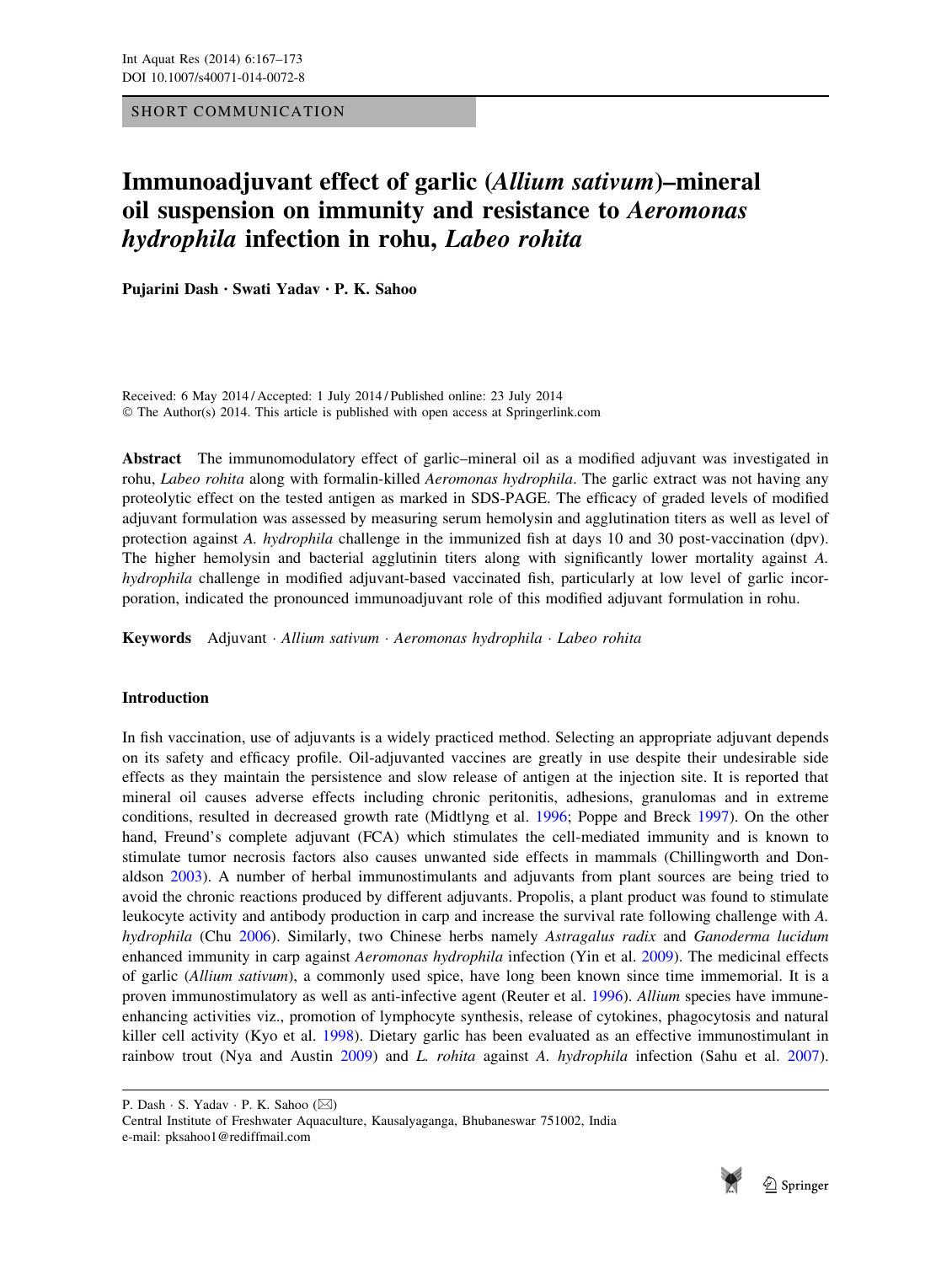Diseases caused by A. *hydrophila* are a major problem in aquaculture. This pathogen is associated with various diseases in fish viz., hemorrhagic septicemia, dropsy, epizootic ulcerative syndrome, hemorrhagic enteritis, and red body disease (Angka [1990\)](#page-5-0). A number of fish species including rohu are found to be susceptible to this bacterium (Mu et al. [2011\)](#page-5-0). So far, different types of vaccines are being tried against this pathogen in different fish species with limited success. Using an immunostimulant in combination with an adjuvant in vaccination may be synergistic to strengthen the immunity and protective response of the fish. Garlic has been found to be inhibitory towards bacteria, fungi, viruses and protozoa (Bongiorno et al. 2008). It is reported that the F4 protein of aged garlic extract stimulated the functions of spleen cells and macrophages. Moreover, two agglutinins were found in garlic extract when subjected to aging and were thought to bind to the manan residues of glycoproteins (Chandrasekhar and Venkatesh [2009\)](#page-5-0). Allicin-derived organosulfur compounds and ajoene are principal antibacterial agents present in garlic extract. Besides that, a number of low molecular weight organo-sulfur compounds were found in garlic extract which also possess immunostimulatory activity (Corzo-Martinez et al. [2007\)](#page-5-0). Further, our earlier preliminary findings revealed the reducing peritoneal adhesion effect of mineral oil adjuvant by additional use of garlic with later (data not shown). Hemolytic and agglutinating activities of serum are well correlated with disease resistance of fish (Roed et al. [1992](#page-6-0); Marsden et al. [1996\)](#page-5-0). An attempt has been made here to check the efficacy of a modified adjuvant formulation (a mixture of garlic extract and mineral oil, the later being most widely used adjuvant in fish vaccination program), in combination with formalin-killed A. hydrophila cells (FKC) against A. hydrophila infection in rohu, L. rohita. The study evaluates the immunomodulatory effect of the modified adjuvanted vaccine formulation on the above-described immune parameters as well as its potential to protect the fish against A. hydrophila infection.

## Materials and methods

Preparation of garlic extract and bacterial antigen

Dry garlic bulbs obtained from local market were peeled, crushed, ground and the extract was prepared by filtering through muslin cloth followed by  $0.45 \mu m$  Whatman's filter paper. Finally, the extract was freeze dried and stored at 4 °C for further use. One pathogenic isolate of A. hydrophila (Ah #15, a local isolate from ulcer lesions of rohu sampled from the Institute farm) grown on tryptone soy broth for 24 h at 30  $^{\circ}$ C, was harvested and washed twice in sterile PBS (sodium chloride 8 g, potassium chloride 0.2 g, disodium hydrogen phosphate dibasic anhydrous 1.15 g, potassium dihydrogen phosphate monobasic anhydrous 0.2 g, distilled water up to 1,000 mL). The bacterium was then inactivated with 1 % formalin at 4  $\degree$ C for overnight, washed twice in PBS and checked for sterility by streaking on tryptone soy agar.

SDS-PAGE to check the effect of garlic extract on bacterial antigen stability

The bacterium was diluted in PBS to match Mc Farland Standard no. 9 (2.6  $\times$  10<sup>9</sup> cells/mL). The freeze-dried garlic extract was made into aliquots in three tubes containing  $10$ ,  $100$  and  $1,000$   $\mu$ g of the freeze-dried product to which 100  $\mu$ L of formalin-killed A. *hydrophila* was added. These samples were incubated at room temperature for 1 and 6 h, respectively, and the incubated samples were subjected to SDS-PAGE (10 %) to check the effect of garlic on formalin-killed bacterial cells, which is commonly being used as a vaccine candidate/immunogen (Salamatdoust and Kiyani [2012\)](#page-6-0).

# Fish and experimental setup

Indian major carp, L. rohita (420 numbers) juveniles were obtained from one of the culture ponds of the CIFA farm and acclimatized for 2 weeks before conducting the experiment. The juveniles weighing  $\sim 60$  g were stocked in 700 L ferrocement tanks in wet laboratory and fed with commercial pellet diet (ABIS floating feed, Indian Solvent Industry, India) at 3 % of body weight in two divided doses daily. One-tenth of the water in the tank was exchanged daily. The water temperature in the tanks varied from 28 to 30  $^{\circ}$ C during the experiment. The rohu juveniles were randomly divided into seven different experimental groups

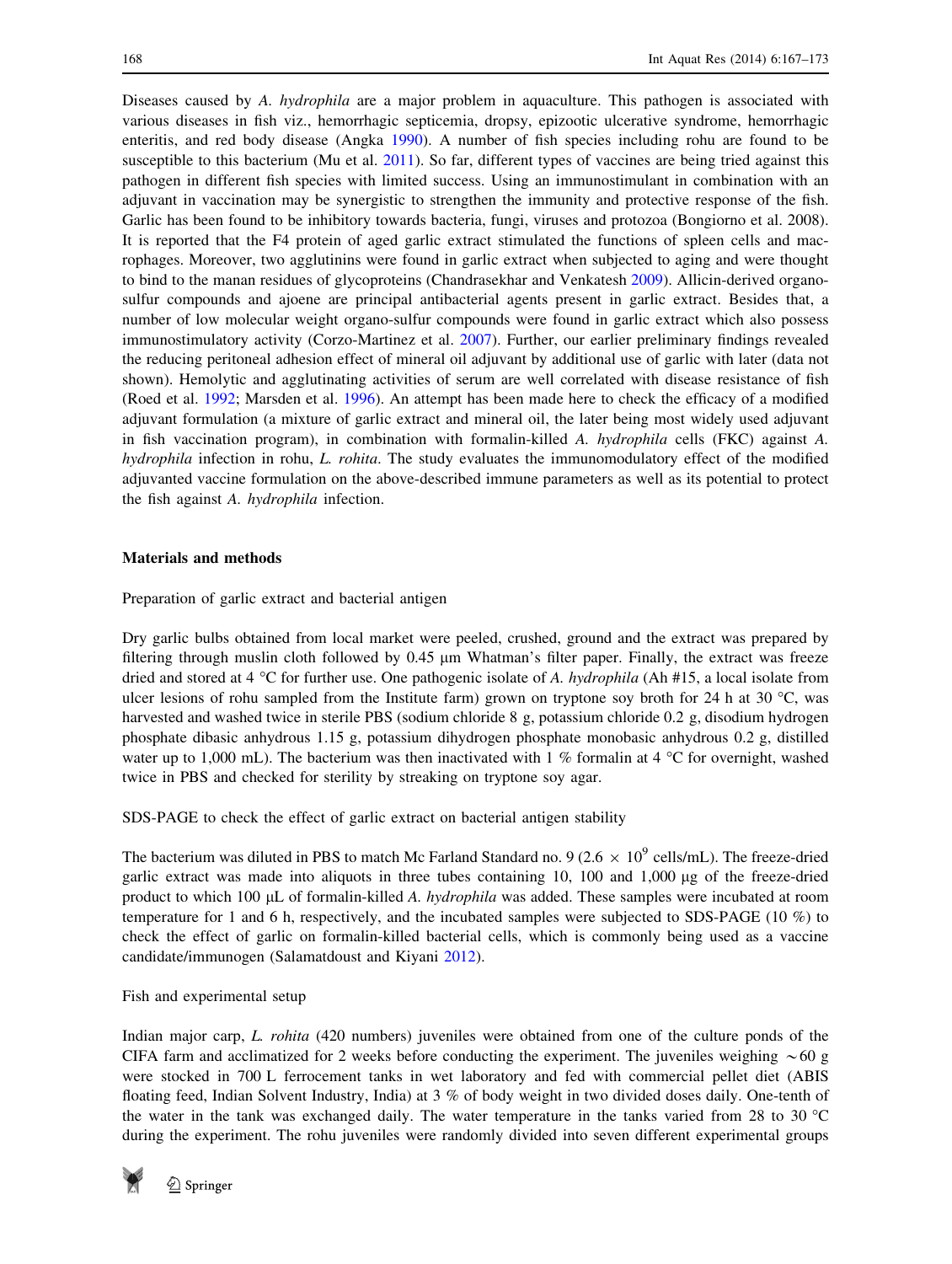containing 60 fish in each group. Group A served as negative control, group B received only 0.2 mL of PBS injection, group C received 0.2 mL of mineral oil (MO), group D received 0.2 mL of formalin-killed A. *hydrophila* (FKC) suspension (10<sup>8</sup> cells/fish) in PBS and mineral oil (1:1), groups E, F and G received 10, 100, 1,000 lg of freeze-dried garlic powder suspended in 0.2 mL of mineral oil: FKC suspension in 1:1 ratio (intraperitoneal immunization). Each group was divided into two subgroups according to two experimental time periods, i.e., 10 and 30 days of trials. Further, each subgroup containing thirty fish was randomly distributed into six tanks (500 L ferrocement tank) with five fish in each. Out of those six tanks, fish of three tanks were utilized for studying immune parameters whereas rest three tanks for challenge study. Each parameter was studied in triplicate at a particular time period. The anesthetized fish (15 fish from each group) were bled by caudal venipuncture on 10th and 30th days post-vaccination. The collected sera samples were stored at  $-70$  °C before being used in the study.

#### Measurement of serum hemolysin and agglutination titers

Serum hemolysin and bacterial agglutinating titers were measured according to Kumari and Sahoo [\(2005](#page-5-0)) and Sahoo and Mukherjee [\(2001](#page-6-0)). Experimental assays were performed in duplicate for each parameter of the individual fish of all seven groups and the mean  $\pm$  SE for each group was calculated. One-way ANOVA followed by DMRT was performed to find out the significant difference ( $p \le 0.05$ ) among the groups.

#### Challenge study

For the challenge study, five fish from each of three replicate tanks of each subgroup (total 15 number of fish) were challenged separately with LD<sub>50</sub> dose of 8  $\times$  10<sup>5</sup> live cells of A. hydrophila in 0.1 mL PBS/20 g fish via intraperitoneal route (standardized according to Reed and Muench [1938](#page-5-0)) on 10th and 30th days post-vaccination to study the level of protection induced by different vaccine-adjuvant formulations. The fish were observed for 10 days post-challenge and percent mortality was calculated.

## Results

The SDS-PAGE analysis of different grades of garlic–FKC suspensions incubated for two time intervals showed similar banding patterns. The bands present in the formalin-killed cells only were well preserved in different grades of garlic–FKC suspensions at both time periods of incubations. There was no degradation product noticed in terms of extra fine bands due to effect of garlic extract on FKC samples. Further, two protein bands (one  $\sim$  14 kDa and another between  $\sim$  70–90 kDa), which were present in only garlic sample, were also present in all concentrations of garlic–FKC suspensions (Fig. [1\)](#page-3-0).

The present study demonstrated a significantly high hemolysin titer in the lowest dose of garlic (i.e., 10 µg of freeze-dried garlic powder)-adjuvant formulation on day 30. At day 10, all the garlic-injected groups showed increased titers whereas it was the highest in group G. Other groups which received PBS or MO or  $FKC + MO$  showed no difference in natural hemolysin titer in comparison to control (Fig. [2\)](#page-3-0).

The effects of different antigenic formulations on days 10 and 30 of injection on specific immunity were measured through bacterial agglutination titer (Fig. [3](#page-3-0)), which revealed no significant difference in agglutination titer among groups on day 10. On day 30, the highest agglutination titer was marked in garlic  $(10 \mu g)$ based adjuvant-treated group.

In challenge study, control fish showed highest mortality (50 %) among the groups challenged 10 days post-vaccination. Group E, which received garlic (10  $\mu$ g)-based adjuvant had the lowest mortality (0 %) among these groups. The groups receiving other two doses of garlic showed similar mortality pattern as compared to the fish in groups received either PBS or MO. (Fig. [4](#page-3-0)). On day 30, groups E and F, those received garlic (10 and 100 µg)-based adjuvant showed the lowest mortality in comparison to all other groups. The highest mortality was recorded in groups B and C which received only PBS or MO.

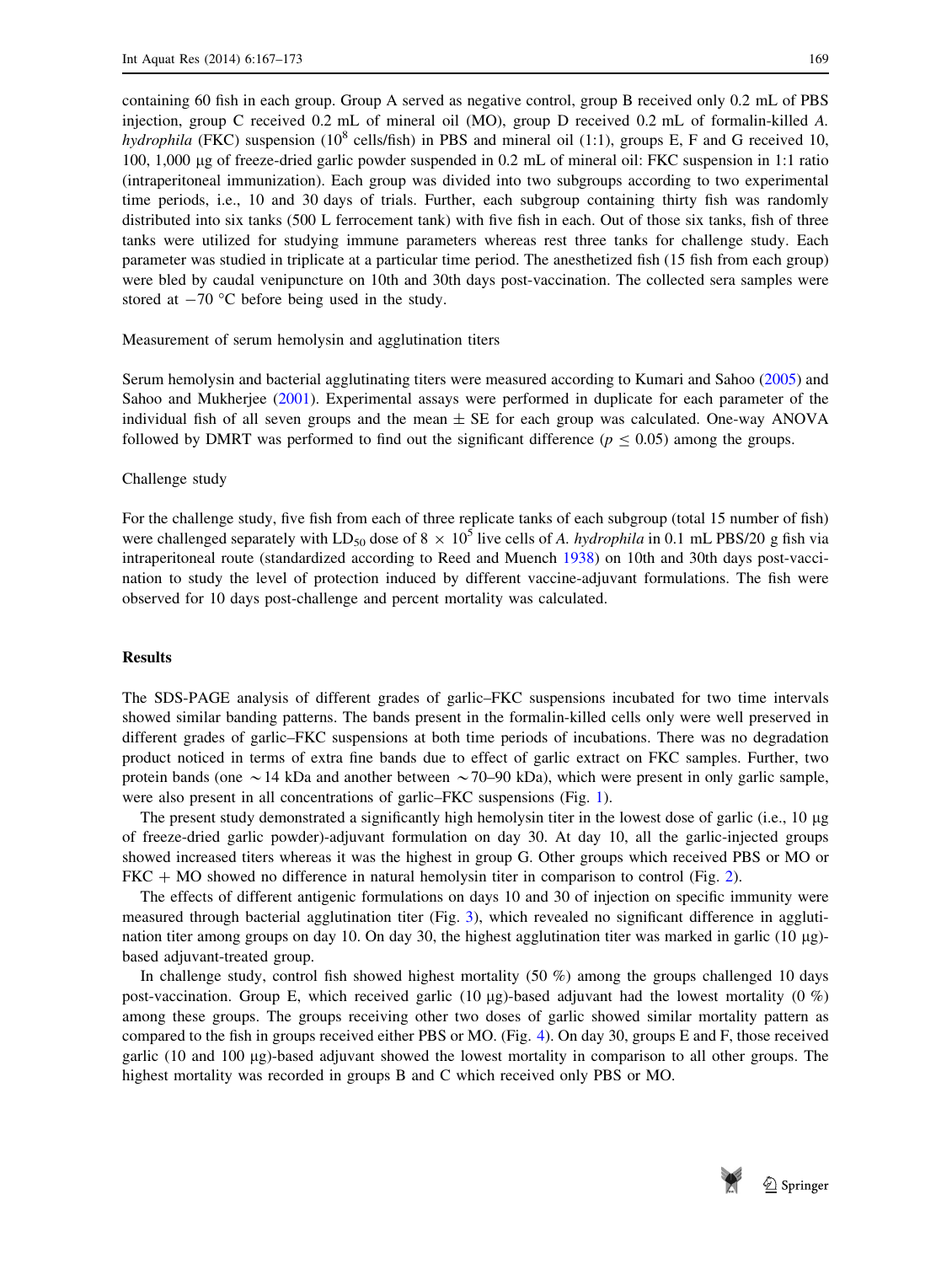<span id="page-3-0"></span>Fig. 1 *In vitro* study on effect of garlic extract on formalinkilled A. hydrophila cells (FKC) by SDS-PAGE. Lane 1 garlic (concentrated), lanes 2, 3, 4 FKC and garlic with three different concentrations 10, 100 and 1,000  $\mu$ g, respectively, at 1 h post-incubation, lanes 5, 6, 7 FKC and garlic (10, 100 and 1,000  $\mu$ g, respectively) at 6 h postincubation, lane 8 control (only FKC) and lane 9 molecular weight marker





same superscripts are not statistically significant,  $p \le 0.05$ on a particular period. Group A control, B injected with PBS, C injected with mineral oil, D injected with  $FKC + mineral$  oil, E, F and G injected with  $FKC + modified$  adjuvant with three different concentrations of garlic such as 10, 100 and 1,000  $\mu$ g, respectively

Fig. 3 Variation in serum agglutination activity. Agglutination titer at days 10 and 30 post-vaccination study. Bars represent mean  $\pm$  SE. Mean values bearing same superscripts are not statistically significant,  $p \le 0.05$ on a particular period. Group A control, B injected with PBS, C injected with mineral oil, D injected with  $FKC + mineral$  oil, E, F and G injected with  $FKC + modified$  adjuvant with three different concentrations of garlic such as 10, 100 and 1,000  $\mu$ g, respectively

Fig. 4 Variation in % mortality in different groups at days 10 and 30 challenge study. Group A control, B PBS, C mineral oil,  $D$  FKC + mineral oil,  $E$ ,  $F$  and  $G$  injected with FKC  $+$  modified adjuvant with three different concentrations of garlic such as 10, 100 and 1,000  $\mu$ g, respectively. Bars represent mean  $\pm$  SE. Mean values bearing same superscripts are not statistically significant,  $p \leq 0.05$  at a particular time period







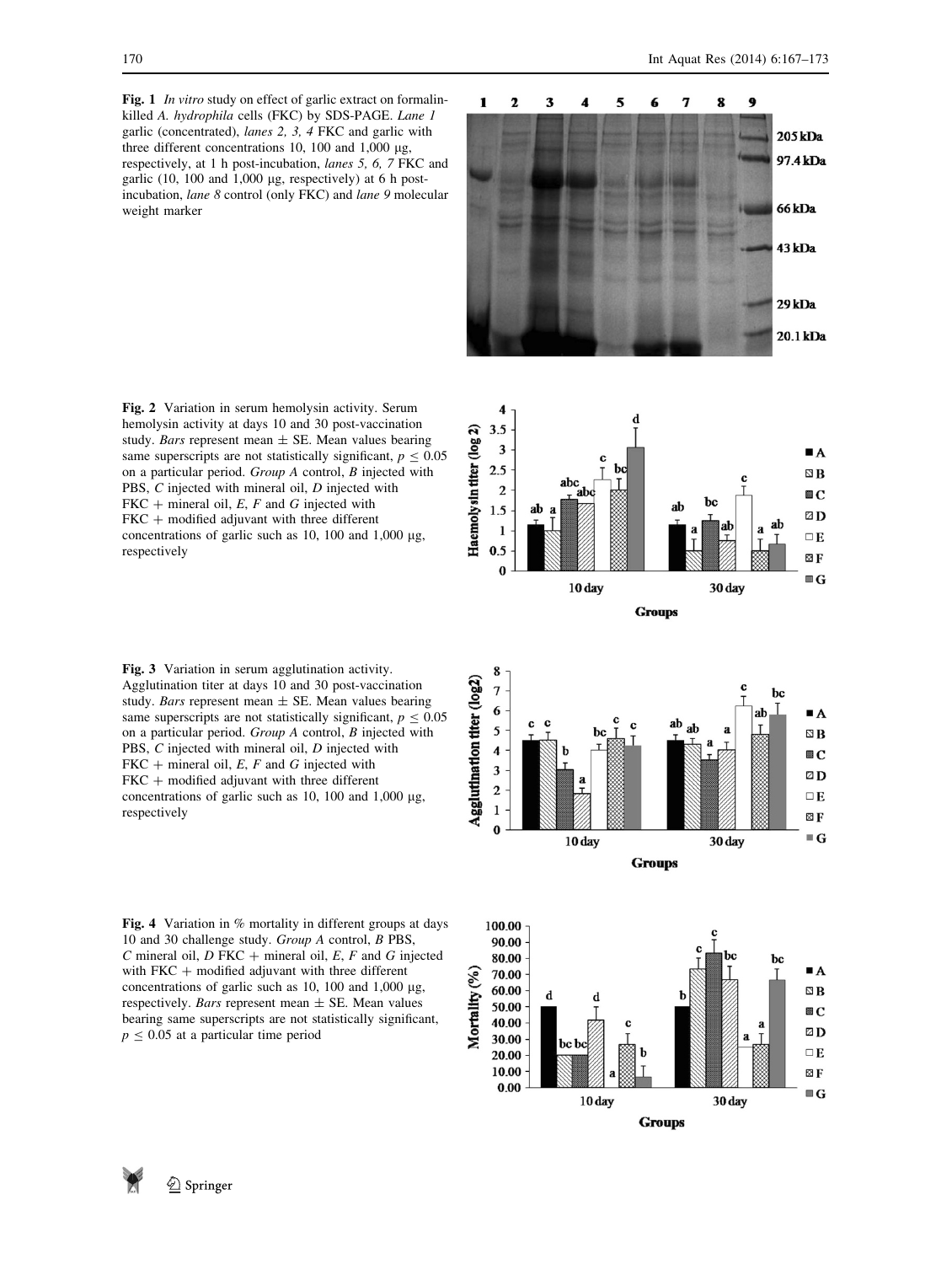#### **Discussion**

SDS-PAGE analysis of graded garlic sample with FKC is a preliminary study to check the effect of garlic extract on the antigen. The  $\sim$  14 kDa band evident in only garlic seems to be a glycoprotein which has an array of immunomodulatory functions including stimulation of mononuclear cells, enhancement of NK cell activity, T-lymphocyte proliferation and enhancement of peritoneal macrophage phagocytic activity (Nikoo et al. [2008\)](#page-5-0) whereas the other band has to be characterized. This result indicated that garlic has no proteolytic effect on FKC when used in different concentrations for a varied incubation time and could be used successfully with any antigenic formulations. However, a closer look into its use with new antigen is needed about antigenic degradability before application.

In this study, potential of this modified adjuvant was further evaluated by assessing its immunostimulatory effect on host immunity. Fish serum causes hemolysis of heterologous red blood cells, which is due to activation of alternative pathway of complement system. Garlic might be having some activity which could activate the complement cascade and modulate the innate immune response at early time as well as 30 days post-injection only at lower dose of incorporation. Similarly, previous studies have also found a dosedependent dietary effect of garlic powder in enhancing the immunity of rohu and rainbow trout, besides its positive effects on hematological picture, growth and other serum electrolyte concentrations (Nya and Austin [2009](#page-5-0)). Lectins are also immune proteins that recognize and bind to specific carbohydrate targets. The lectin pathway of complement system is initiated by binding of a protein complex consisting of mannose-binding lectin (MBL) and serine proteases, mannose-binding lectin associated proteases 1 and 2 (MASP-1 and -2) to mannans on bacterial cell surfaces, and thus its activation is independent of antibody like alternative pathway. Lectin is also regarded as the most abundant protein in garlic (Fenwick and Hanley [1985\)](#page-5-0) and possibly it might be playing role in stimulating the lectin-complement pathway leading to hemolysis of RBCs.

Agglutinins are a group of proteins present in fish serum, which can agglutinate a number of fish bacterial pathogens. These probably have binding affinity for the carbohydrate moieties present on bacterial surface which helps in attachment to the host. The highest agglutination titer in group treated with 10 µg of garlicbased adjuvant, showed the garlic–FKC formulation could only able to raise the titer at lowest dose level on day 30. A vaccine formulation of A. *hydrophila* with propolis induced agglutinating antibody level in carp when injected intraperitoneally (Chu [2006\)](#page-5-0). In fish, antibody-mediated humoral immunity plays an important role in defending bacterial infections. Hence, the antibody titer probably obtained here is well correlated to degree of protection as observed from higher survival in lower dose garlic-treated fish as detailed later. The maximum level of agglutinating antibody 30 days post-vaccination is an indication of the protective response of the modified adjuvant for longer time period which was not seen in only FKC vaccinated group. Detection of highest agglutinating antibody 30 days post-injection is consistent with the results of other workers (Bastardo et al. [2012](#page-5-0)). In this study, agglutinating antibody titer was also found in control group fish to some extent. Hence the previous exposure of this fish used in this trial to the same or similar antigens/organisms cannot be ruled out in the pond condition where there would be possible exposure to non-pathogenic microbes. Earlier study in our laboratory suggests for the existence of natural agglutinins in Indian major carp sera at any stage of growth (Sahoo et al. [2008\)](#page-6-0).

Herbal extracts are proved to reduce mortality against pathogen challenges (Ardo et al. [2008\)](#page-5-0). Reduction in the mortality in rainbow trout was reported by Nya and Austin [\(2009](#page-5-0)) fed with different dose of garlic. Similarly, addition of garlic at  $0.1-1\%$  in the diet of rohu fingerlings for 60 days significantly reduced mortality due to aeromoniasis (Sahu et al. [2007\)](#page-6-0). Garlic could enhance fish immunity even at lower dose when used as dietary supplement (Sahu et al. [2007](#page-6-0)). In the present study, the lowest mortality rate against A. *hydrophila* challenge was found in the group receiving  $FKC + MO$  with garlic in lower dose whereas it was higher in the MO group as well as in the group which received vaccine formulation without garlic. The response of the dose, i.e.,  $\leq 100 \mu$ g of garlic might be sufficient enough to stimulate the immune effector molecules against the pathogen. Results of hemolysin titer and challenge study of our experiment showed that the effect of garlic treatment was more pronounced during earlier time period, i.e., 10 dpv as compared to 30 dpv, thus indicating short-lived immunomodulatory effect of the compounds viz., allicin, organo-sulfur compounds or ajoene present in garlic extract. Hence, booster injections with this adjuvant may be more effective to obtain pronounced effect of this compound.

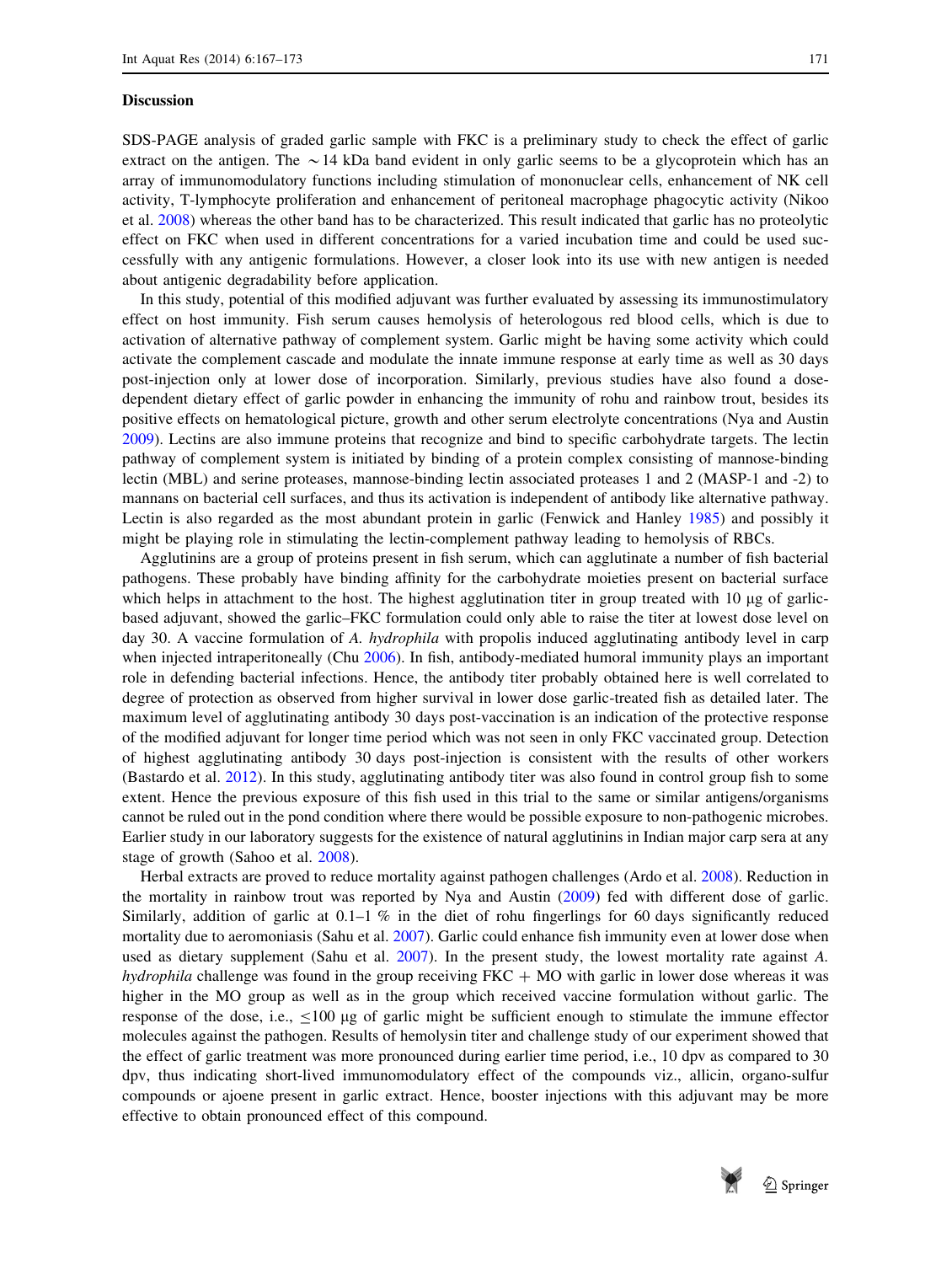### <span id="page-5-0"></span>Conclusion

Adjuvants play an important role by directing and activating the innate and adaptive immune responses to the poor antigen and develop hope of producing a vaccine with predictable efficacy. Garlic although has a history of medicinal and dietary applications as an anti-infective agent (Reuter et al. [1996](#page-6-0)), it has never been used as an adjuvant. The result of this study indicated that garlic has immunomodulatory properties and when used with mineral oil, the modified adjuvant formulation is well capable of enhancing protection in L. rohita against A. hydrophila infection. In this experiment, garlic has been found to enhance the serum agglutinating antibody titer as well as hemolysin activity of the serum and also increased the survival rate post-challenge. These findings prove the potential of garlic as an immunoadjuvant as well as its effect on stimulation of specific and nonspecific immune response, particularly when used in lower dose  $(100 \mu g)$ . The highly appreciable response in lower dose of garlic might be the contribution of one compound or more than one compounds present in garlic. However, to prove its complete adjuvant potential, further study with long-term trials and on identification of the most active compound of garlic is necessary.

Acknowledgments The authors are thankful to the Director, Central Institute of Freshwater Aquaculture, Kausalyaganga, Bhubaneswar, India for providing necessary facilities during this study.

Author's contribution Pujarini Dash: performing the experiment, data analysis, manuscript drafting. Swati: conducting the experiment, data analysis. P. K. Sahoo: designing of experiment, data analysis, drafting of manuscript.

Open Access This article is distributed under the terms of the Creative Commons Attribution License which permits any use, distribution, and reproduction in any medium, provided the original author(s) and the source are credited.

#### References

- Angka SL (1990) The pathology of the walking catfish, *Clarias batrachus* (L.), infected intraperitoneally with *Aeromonas* hydrophila. Asian Fish Sci 3:343–351
- Ardo L, Yin G, Xu P, Varadi L, Szigeti G, Jeney Z, Jeney G (2008) Chinese herbs (Astragalus membranaceus and Lonicera *japonica*) and boron enhance the non-specific immune response of Nile tilapia (Oreochromis niloticus) and resistance against Aeromonas hydrophila. Aquaculture 275:26–33
- Bastardo A, Ravelo C, Castro N, Calheoros J, Romalde JL (2012) Effectiveness of bivalent vaccines against Aeromonas hydrophila and Lactococcus garvieae infections in rainbow trout Oncorhynchus mykiss (Walbaum). Fish Shellfish Immunol 32:756–761
- Chandrasekhar PM, Venkatesh YP (2009) Identification of the protein components displaying immunomodulatory activity in aged garlic extract. J Ethnopharmacol 124:384–390
- Chillingworth NL, Donaldson LF (2003) Characterization of a Freund's complete adjuvant-induced model of chronic arthritis in mice. J Neurosci Meth 128:45–52
- Chu W (2006) Adjuvant effect of propolis on immunisation by inactivated Aeromonas hydrophila in carp (Carassius auratus gibelio). Fish Shellfish Immunol 21:113–117

Corzo-Martinez M, Corzo N, Villamiel M (2007) Biological properties of onions and garlic. Trends Food Sci Tech 18:609–625 Fenwick GR, Hanley AB (1985) The genus Allium. Crit Rev Food Sci Nutr 23:1–73

- Kumari J, Sahoo PK (2005) Effects of cyclophosphamide on the immune system and disease resistance of Asian catfish, Clarias batrachus. Fish Shellfish Immunol 19:307–316
- Kyo E, Uda N, Suzuki A, Kakimoto M, Ushijima M, Kasuga S, Itakura Y (1998) Immunomodulation and anti tumor activity of aged garlic extract. Phytomedicine 5:259–267
- Marsden MJ, Freeman LC, Cox D, Secombes CJ (1996) Non-specific immune responses in families of Atlantic salmon, Salmo salar, exhibiting differential resistance to furunculosis. Aquaculture 146:1–16
- Midtlyng PJ, Reitan LJ, Speilberg L (1996) Experimental studies on the efficacy and side-effects of intraperitoneal vaccination of Atlantic salmon (Salmo salar L.) against furunculosis. Fish Shellfish Immunol 6:335–350
- Mu X, Pridgeon JW, Klesius PH (2011) Transcriptional profiles of multiple genes in the anterior kidney of channel catfish vaccinated with an attenuated Aeromonas hydrophila. Fish Shellfish Immunol 31:1162–1172
- Nikoo S, Bozorgmehr M, Ahamadabad HN, Hassan ZM, Moazzeni SM, Pourpak Z, Ghazanfari T (2008) The 14 kDa protein molecule isolated from garlic suppresses indoleamine 2, 3-dioxygenase metabolites in mononuclear cells in vitro. Iran J Allergy Asthma Immunol 7:203–208
- Nya EJ, Austin B (2009) Use of garlic (Allium sativum) to control Aeromonas hydrophila infections in rainbow trout Oncorhynchus mykiss (Walbum). J Fish Dis 32:963–970
- Poppe TT, Breck O (1997) Pathology of Atlantic salmon Salmo salar intraperitoneally immunized with oil-adjuvanted vaccine. A case report. Dis Aquat Org 29:219–226
- Reed LJ, Muench H (1938) A simple method of estimating fifty percent end points. Am J Hyg 27:493–497